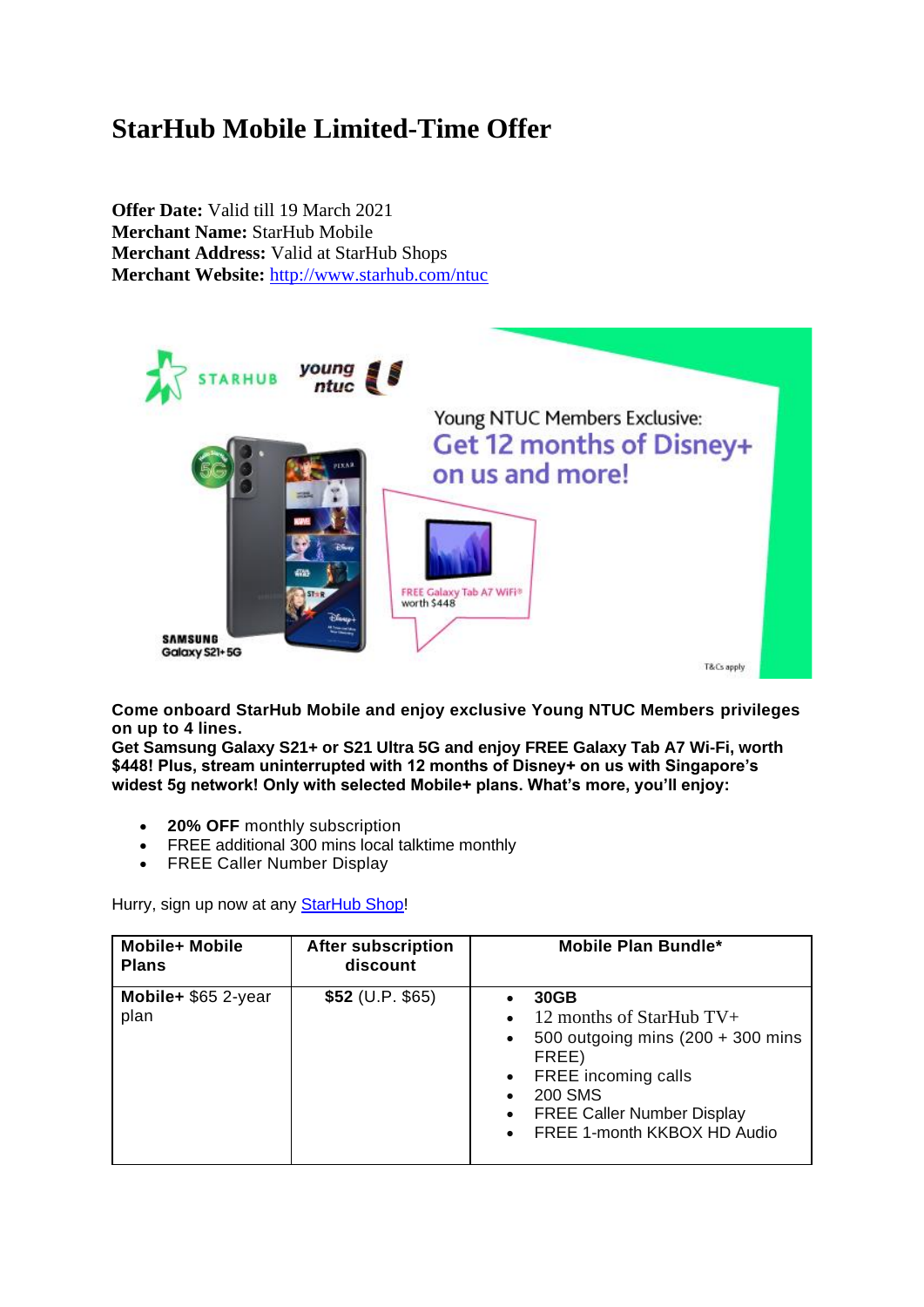| Mobile+ \$95 2-year<br>plan  | $$76$ (U.P. \$95)  | 60GB<br>12 months of Disney+ and StarHub<br>$\bullet$<br>$TV+$ on us<br>900 outgoing mins $(600 + 300)$ mins<br>$\bullet$<br>FREE)<br>FREE incoming calls<br>$\bullet$<br>600 SMS<br>$\bullet$<br><b>FREE Caller Number Display</b><br>$\bullet$<br>FREE 1-month KKBOX HD Audio                  |
|------------------------------|--------------------|--------------------------------------------------------------------------------------------------------------------------------------------------------------------------------------------------------------------------------------------------------------------------------------------------|
| Mobile+ \$155 2-year<br>plan | \$124 (U.P. \$155) | <b>120GB</b><br>$\bullet$<br>12 months of Disney+ and StarHub<br>$\bullet$<br>$TV+$ on us<br>1,300 outgoing mins $(1000 + 300)$<br>$\bullet$<br>mins FREE)<br>FREE incoming calls<br>٠<br>1000 SMS<br>$\bullet$<br><b>FREE Caller Number Display FREE</b><br>$\bullet$<br>1-month KKBOX HD Audio |

## **Terms and conditions:**

- Promotion is applicable to all Young NTUC Members at all StarHub Shops and Exclusive Partner Shops and valid till such date as StarHub may determine. Proof of membership must be provided. Exclusive NTUC 2-year Mobile Plan promotion: Young NTUC Members who recontract or sign up to a new (including port-in) plan will receive the following: 20% discount off the prevailing monthly subscription, valid for 24 months from subscription
- These Promotions are not valid with any other promotions and/or discounts<br>• For detailed promotion terms and conditions please refer to www starbub of
- For detailed promotion terms and conditions, please refer to [www.starhub.com/ntuc](http://www.starhub.com/ntuc)
- All handsets, free accessories and premiums are subject to availability
- Mobile plan pricing updated on 15 Jan 2021. Mobile plan bundle is subject to change
- StarHub reserves the right to amend, suspend, withdraw or terminate, whether in whole or part, these NTUC Mobile Promotions and/or any of these terms and conditions at any time without prior notice at StarHub's absolute discretion. StarHub's prevailing Consumer General Terms & Conditions and applicable Service Specific Terms & Conditions, available on [www.starhub.com,](http://www.starhub.com/) are deemed incorporated herein and shall apply
- To view the full terms and conditions click [here](http://www.starhub.com/about-us/legal-notices-and-terms/terms-and-conditions/business/starhub-ntuc-exclusive-mobile-offers.html)

## **FREE Galaxy Tab A7 WIFI with purchase of Galaxy S21+5G/Galaxy S21 Ultra 5G Promotion:**

- Promotion is valid from 27 Feb 19 Mar 2021.
- Promotion is applicable to employees of selected CIS companies only.
- Eligible customers who sign up or recontact to any Mobile+ plan with purchase of a Galaxy S21+ 5G/Galaxy S21 Ultra 5G will receive a FREE Galaxy Tab A7 WIFI worth \$448.
- The FREE Galaxy Tab A7 WIFI is only available to the first 1,000 customers, on a first come first served basis, while stocks last.
- Customers will receive a redemption card and will need to follow the instructions on the redemption card to redeem the FREE Galaxy Tab A7 WIFI via Samsung Members App or Samsung website.